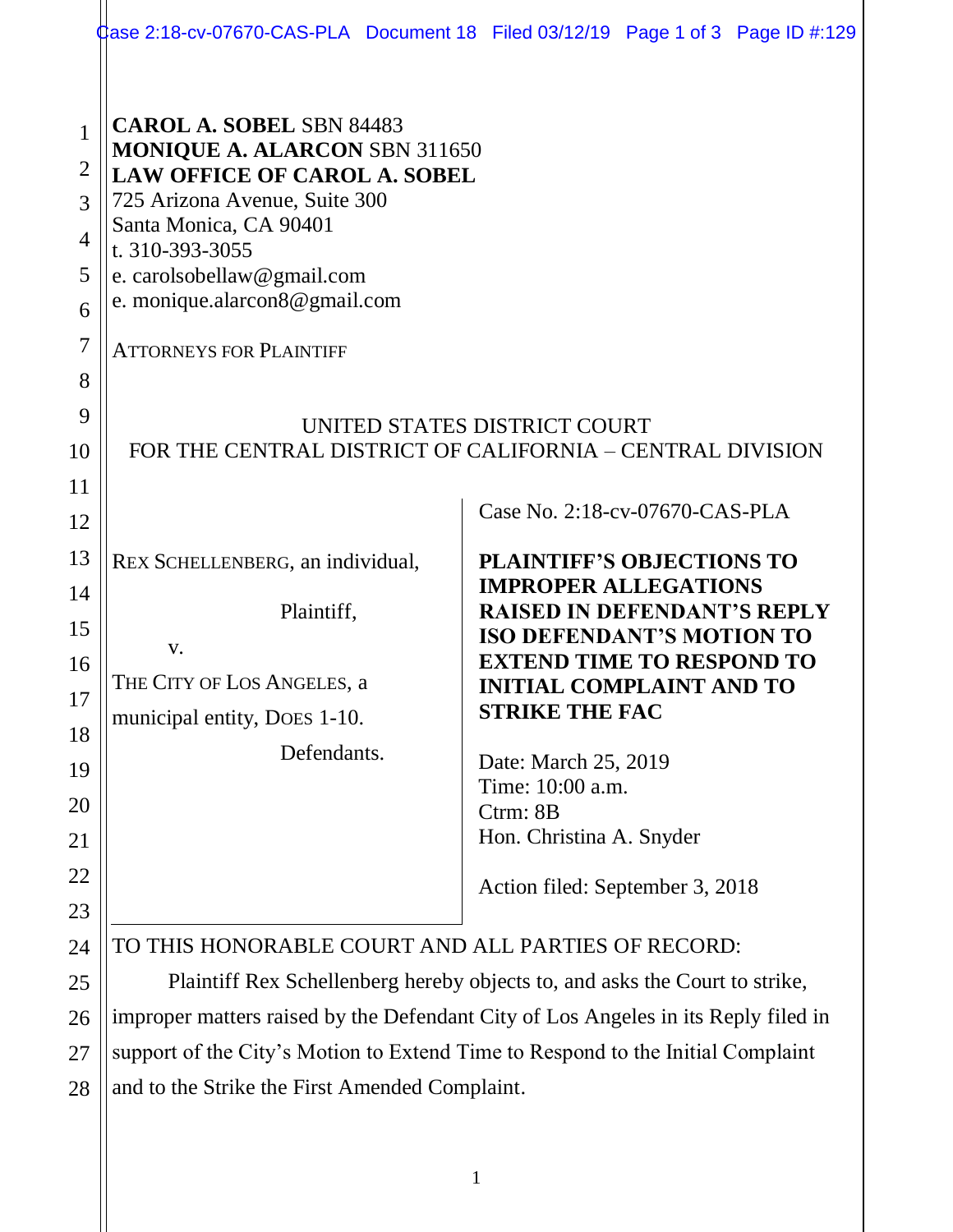"It is well established in this circuit that '"the general rule is that [a party] cannot raise a new issue for the first time in [its] reply brief[.]"'" *[Eberle](https://advance.lexis.com/document/teaserdocument/?pdmfid=1000516&crid=55acf128-8206-46ae-9795-3edbd144c215&pdteaserkey=h1&pditab=allpods&ecomp=3y9Lk&earg=sr0&prid=b23c999d-903f-44a5-831c-57c2c9e19fa8) v. [Anaheim](https://advance.lexis.com/document/teaserdocument/?pdmfid=1000516&crid=55acf128-8206-46ae-9795-3edbd144c215&pdteaserkey=h1&pditab=allpods&ecomp=3y9Lk&earg=sr0&prid=b23c999d-903f-44a5-831c-57c2c9e19fa8)*, 901 F.2d 814, 818 (9th Cir. 1990), quoting *Northwest Acceptance Corp. v. Lynnwood Equip., Inc.*, 841 F.2d 918, 924 (9th Cir. 1988). The reason for this rule is clear: as here, to permit otherwise denies the opposing party an opportunity to respond.

Contrary to this fundamental principle, the City improperly asserts new factual allegations in its Reply. The argument and allegations should be stricken. *See Fraser v. Goodale,* 342 F.3d 1032, 1036 (9th Cir. 2003) (objections to declarations should be timely raised either in a motion to strike or a party should otherwise lodge an objection with the district court); *see also Desrosiers v. Hartford Life & Acc. Ins. Co.*, 515 F.3d 87, 91-92 (1st Cir. 2008) (stating that a party should object to or move to strike new matters raised in Reply as improper).

In its Reply brief, the City asserts the following:

There is also some doubt as to whether Plaintiff's original claim for relief (in his Initial Complaint) has any merit at all. Plaintiff alleged both in his Initial Complaint and his government claim that his property was seized on July 14, 2017, but the City has no record of any property seizure on that date. Kwon Decl. ¶3. Plaintiff's cryptic allegations also suggest that he may have a reason to believe that no seizure took place at that time. See FAC ¶¶ 23-24 and Compl. ¶¶ 23 (alleging that plaintiff "was informed him [sic] that no vehicle from that area brought in property on the day in question" but was later called to recover property that Plaintiff says was "mislabeled.") Thus, the most just and efficient resolution of this case may be dismissal of the Initial Complaint and case.

City's Reply at Page 7, lines 10-18 (Dkt. #17). The Declaration of Ruth Kwon is cited in support of this allegation:

Based upon my review of the case files assembled prior to my participation in the case, the City does not have any written record confirming that Plaintiff's property was taken on July 14, 2017. It is the City's initial assessment that Plaintiff's claim does not have